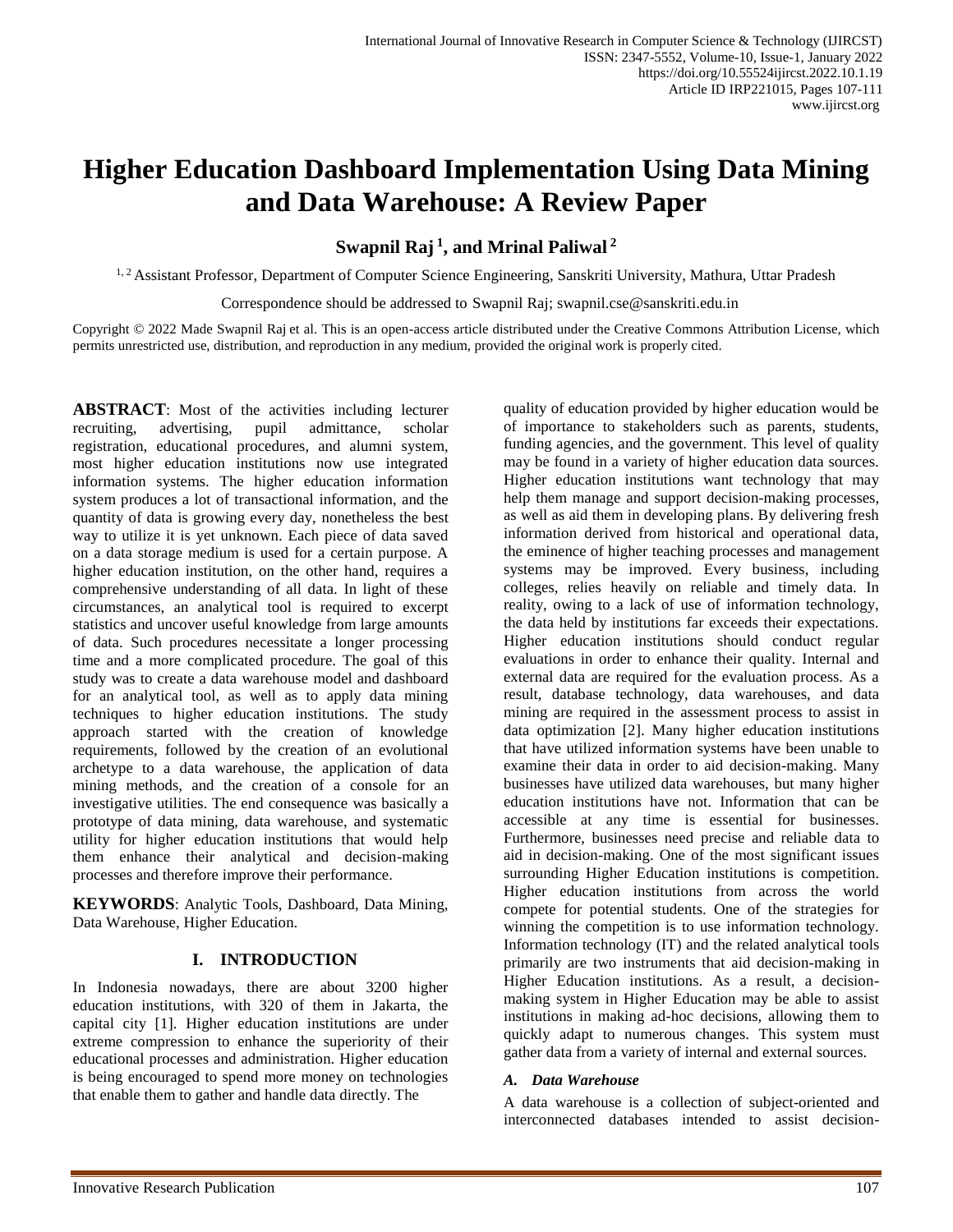making, with each unit of data pertinent to the incidents occurring at a particular moment [3]



Figure 1: Illustrates the Architype and Functionalities of a Data Warehouse [4]

# *B. Data Mining (DM)*

Extraction of interesting (non-trivial, implicit, previously unknown, and possibly valuable) patterns or information from large amounts of data is known as data mining (knowledge discovery from data) [5,6]. Data mining may be described in a variety of ways, each of which focuses on a distinct element of DM. DM is the process of using machine learning (ML) and artificial intelligence (AI) algorithms to uncover subtle arrangements of connection between data components in huge, noisy, and chaotic data sets, which may bring about activities that enhance utility in one or the other way.

# *C. Dashboard*

Most performance management systems, performance measurement systems, BPM suites, and BI platforms provide scorecards and dashboards. Both dashboards and scorecards offer visual representations of essential information that are aggregated and organized on a single screen, allowing information to be absorbed and examined in a single look.

# *D. Objectives*

The overall goals of the current study are basically to create a DW model, a data mining tool, and an investigative tool to aid in the analysis and decision-making process. This approach has the potential to provide useful information to aid decision-making and strategic planning. This study is divided into three (three) stages, each with its own set of goals:

- 1. Using techniques used in mining data as per the information model to build the data warehouse model (previous research result)
- 2. Creating dashboards for analytic software
- 3. Assessing the model

# *E. Methods*

This study used exploratory descriptive research without drawing any comparisons or connecting it to other studies. Several methods were used in this study:

- *1.* Case studies, analysis, assessment, and research of organization papers' literature, as well as other information resources on the deployment of an analytical system in a Higher Education institution.
- *2.* As a source of information, interview top-level management to learn regarding the officialdom's approach, decision-making plans, analytical activities, and key policymaking process.

The following were the objectives of this research:

- a) Examine the information model in light of prior study findings.
- b) Analyze the results of the literature investigation, as well as internal and external data, and identify the finding.
- c) Using SQL Server to create a data warehouse model. The fact table model and connection between tables were the outcomes of this study.
- d) Use the interview method to evaluate the model.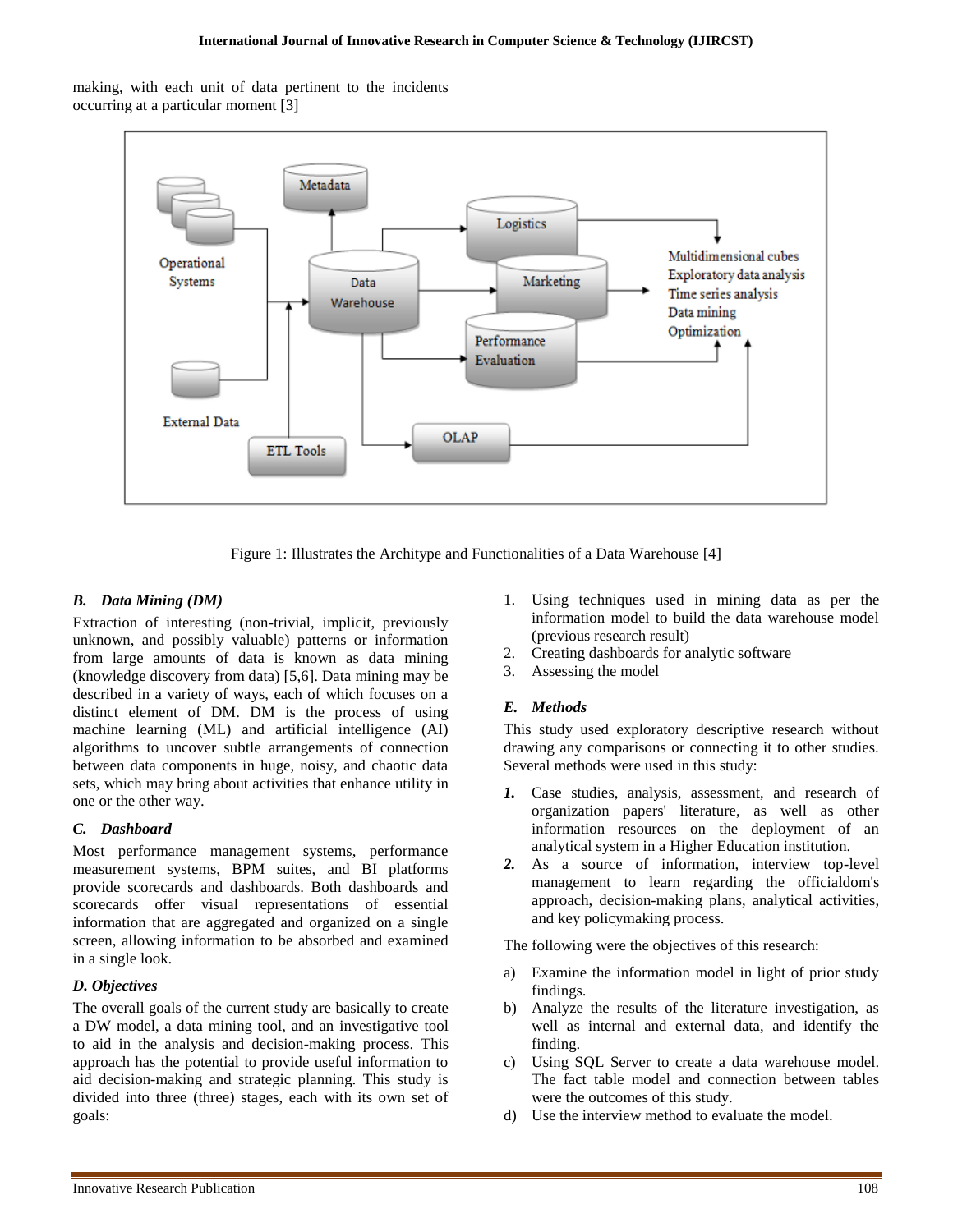- e) Choosing the technology to be utilized and designing a dashboard as the analytical system's user interface model.
- f) Making use of data mining techniques

# **II. DISCUSSION**

#### *A. Higher Education Information System Model*

Many institutions are now using information systems to run their academic activities. As illustrated in Fig 2, the information system of national higher education was developed by the higher education directorate in 1990 [7]. There are ten (ten) subsystems in this system:

- 1. Academic
- 2. Comunity Service
- 3. Coorporation
- 4. Financial
- 5. Infrastructure
- 6. Library
- 7. Management subsystem
- 8. Personell
- 9. Research
- 10. Student and Alumni subsystem



Figure 2: Illustrates the Information System of National Higher Education [8]

# *B. Higher Education Star Schemes*

The authors recognize all fact tables and design star structure for creating the methodical utility in compliance with the Higher Education Information System (HEIS), regular endorsement for HE, and marks statement. The fact tables, dimension tables, and star system utilized to create the analytical tool are as follows [9]:

#### *a. Scholar Admissions Scheme with a Star*

The main points of the system are: develop advertising accomplishments intended for the activities (program and objective outcomes), evaluate and score or grade prospective students to regulate which can proceed to the subsequent stage, and re-recordkeeping for students who pass the test with a specific grade to complete admin and financial obligations.

#### *b. Syllabus Development with Star Scheme*

The primary goals of the system are mainly to define the variety of syllabus for every faculty and study programme by year, i.e., the time it took to create the curriculum.

#### *c. Scheme for Professor*

The primary goal of the system is to determine the count of lecturers taken in every semester/year based on the following factors: Foremost, professor rank (full-time or part-time), Qualification level, Lecturer academic field, status of various certificates obtained, and academic almanac year.

# *d. Star Scheme for Teaching Learning process*

The information regarding appearance for every student and also the professor by semester, study program, and course are the primary perspectives of this system.

#### *e. Payment and Registration Scheme*

The primary goal of this system is to gather data on the total of actively participating learners enrolled by semester, major, registration status, and time.

#### *f. Scheme for Evaluation Procedure*

Total number of students who pass the assessment is the primary focus of this system, which may be broken out by course taught in the institute, department available in the institute, grading system adopted by the institute, and exam type conducted by education organizations.

#### *g. Scheme for Student Coaching Activity*

Total number of students who are helped by a professor is the primary focus of this program. This diagram depicts student coaching activity by study program, coaching method, and instructor.

# *h. Star Scheme for Thesis Guidance*

Total number of meetings conducted with regards to thesis counseling activities by education program, semester, and professor is the primary focus of this system.

#### *i. Star Scheme for Library Collection*

The amount of library collections by kind of gathering, education course and program, and language is the primary focus of this system.

# *j. Star Scheme for Research*

A total of research activities conducted in the incubation center of the institute by research category, academic position, and time is the primary focus of this system.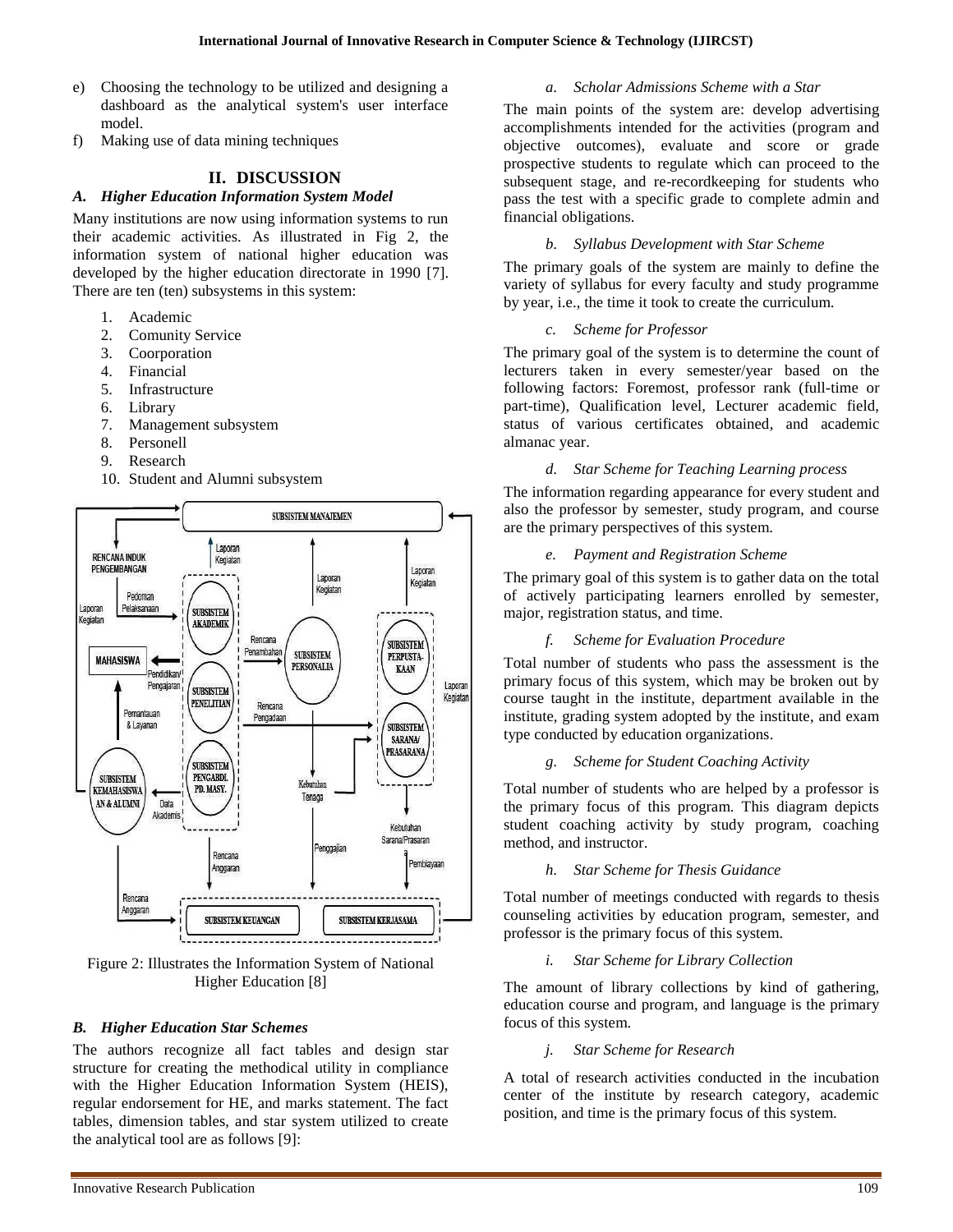# *k. Star Scheme for Publication*

The number of publications per education course, instructor, and kind of journal is the primary focus of this system.

#### *l. Stars Scheme for Grant*

This scheme's primary focus is on the number of grants awarded per grant type, major, academic position, and time.

#### *m. Star Scheme for Infrastructures*

The amount of organizational set-up and infrastructure by educational courses and time are the key points of this plan.

#### *n. Star Scheme for Community Services*

The amount of civic or communal service accomplishments by major, municipal service category, academic status, and time is the primary focus of this program.

> *o. Stars Schemes for Information and Communication Technology*

The number of IT devices by research period, timeframe, and kind of device is the primary focus of this plan.

*p. Star Scheme for Industry and Government relationship*

The number of relationships by study program, time, kind of industry, and scope of industry are the key features of this system.

#### *C. Higher Education Dashboard*

The next step is to design a user interface in the form of a dashboard after establishing each star scheme for information requirements. The Higher Education administration uses this user interface. To make the monitoring process easier, the data is displayed in a graphical manner [10]. The following are some of the user interfaces that Higher Education management may employ.

#### *a. Control Panel for Registration*

The registration control panel displays data on the number of potential learners as well as their speculative standing.

#### *b. Control Panel for Learner Payment and Intake*

The learner intake control panel shows the total students who apply to universities (applicant) in each province, as well as the total learners who pass the admission test (applicant) in each department (faculty). The payments control panel shows the total students who have finished the process of registration as well as their tuition payments.

# *c. Dashboard for Lecturer*

Academic dashboard for lecturers that shows the number of lecturers in each Major and Discipline area. This dashboard shows the number of lecturers for each Academic job, as well as their education degrees, status, and national certification status.

# *d. Control Panel for Alumni*

The alumni control panel shows the total number of alumnae as well as the dissemination of different kinds of grads. The control panel may associate the number of exstudent from one educational course to the other, as well as examine the position of old pupils by employed or jobless after completing their course. All of the information presented above may aid higher education in developing new programs that will be required in the future. The total of students who worked prior to or after graduation is shown on the job vacancy dashboard. The dashboard shows information for each job industry, role, and location in more depth.

#### *e. Control Panel for Assessment Procedure*

The assessment procedure control panel shows data on student learning results. The data is presented in the form of a comparison of the number of passed and failed pupils. A comparison of the distribution of courses and grades may then be used to examine the data in more depth.

# *f. Dashboard for Research*

The research dashboard shows data from research projects involving professors and students. This dashboard shows the number of activities by department (faculty), research category, and lecturer grade in greater detail (academic position).

#### *g. Dashboard for Community Services*

The Community Services dashboard shows information on initiatives engaging professors and students in community service. This dashboard shows the number of activities by department (faculty), community service category, and lecturer grade in greater detail (academic position).

#### *h. Dashboard for Grant*

The grant dashboard shows the number of grants awarded by department (faculty), grant type, and professor grade (academic position).

# **III. CONCLUSION**

To assist Higher Education management in obtaining useful information, data warehouse models are developed with the display of information in the form of graphs / dashboards. As a result, data warehouses and data mining are used to extract information and find useful knowledge from large amounts of data. Many Higher Education institutions are now unable to use and benefit from operational data produced by the existing information system, and this information and knowledge may be utilized for operational and strategic purposes. Many public and private universities in Indonesia may be involved in future research plans. Furthermore, different mining methods may be utilized for data analysis and assessment. Finally, a thorough assessment is required to ensure that the data warehouse, data mining, and dashboard implementations satisfy the requirements of Higher Education management.

# **REFERENCES**

[1] Bresfelean V, Ghisoiu N. Higher Education Decision Making And Decision Support Systems. WSEAS Trans Adv Eng Educ. 2010;